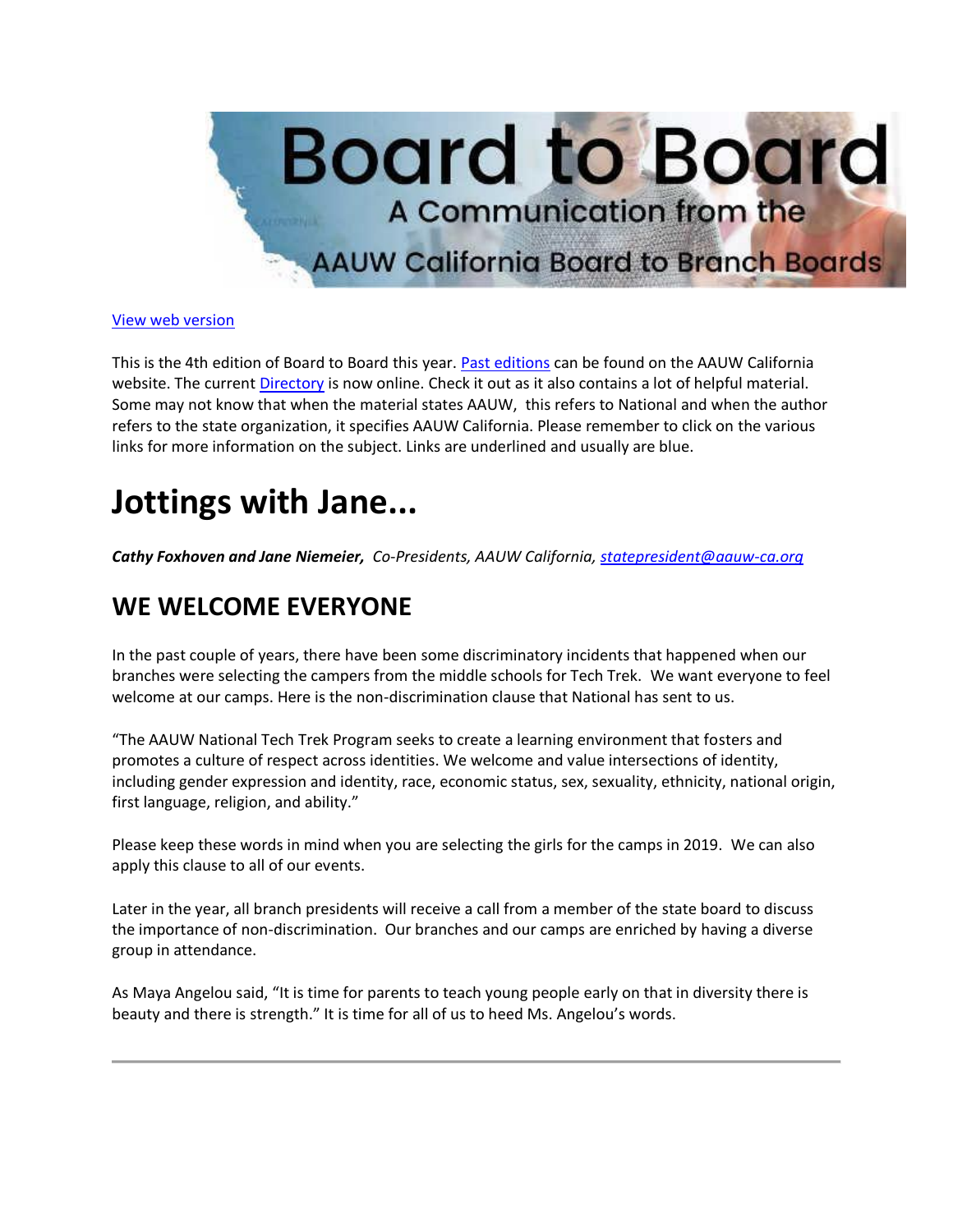# **AAUW FUND**

*Dianne Owens, Director, AAUW Fund Committee Chair, [aauwfund@aauw-ca.org](mailto:aauwfund@aauw-ca.org)*

## **HOW DO I SCHEDULE A FELLOW/GRANT RECIPIENT? AAUW FUND AND THE AAUW ACTION FUND? NOVEMBER 15 DEADLINE?**

You can schedule a Fellow/Grant recipient to speak at your branch "every other year." This is a great way to learn about one of our California Fellows and her goals for her field of study and career. Her visit will be a great introduction to the AAUW Fund for your members and guests.

Complete the [Speaker Request Form.](https://bor.aauw-ca.org/sendy/l/892WZcugyyn7Dp4I7u2fztNQ/bQH2vQlHxPdDo9zoLtQBHQ/4OOdQwo3E0XRhgtowY5CWA) If you have questions please contact Sharon Westafer, 2018-19 Fellows Scheduler, at [sharwest1@hotmail.com](mailto:sharwest1@hotmail.com) or 562-493-4749.

The [AAUW Fund](https://bor.aauw-ca.org/sendy/l/892WZcugyyn7Dp4I7u2fztNQ/vxe5xbO892zvomwcACfCwRpQ/4OOdQwo3E0XRhgtowY5CWA) and the [AAUW Action Fund-](https://bor.aauw-ca.org/sendy/l/892WZcugyyn7Dp4I7u2fztNQ/rmrFq72emQytIAmoFGidlA/4OOdQwo3E0XRhgtowY5CWA)- what is the difference? A branch or member may donate to the AAUW Fund and it is a tax-deductible gift that supports AAUW's 501 (c)(3) endeavors. Donations to the AAUW Action Fund are NOT tax deductible and support AAUW's (c)(4) work. To learn more, visit the Action Fund's separate website.

And don't forget, your Branch Fund Assessment is due November 15, 2018.

P.S. Here is a great idea from the San Jose Branch: List the members of your branch that belong to AAUW's Legacy Circle in your branch directory. This honors your members who have committed to the mission of AAUW through a planned gift, such as a charitable gift annuity, or through a bequest. (Thank you, Elaine Peterson)

# **COLLEGE/UNIVERSITY (C/U) COMMITTEE**

*Donna Lilly, C/U Committee Chair, [donnalilly@roadrunner.com](mailto:donnalilly@roadrunner.com)*

#### **INITIATE & INFLUENCE**

Secretary of Education Betsy DeVos has taken action to roll back protections for survivors of sexual assault under Title IX. The Department of Education has stated plans that could weaken students' civil rights and federal enforcement of Title IX.

Take the Pledge to Protect Title IX through the [Two-Minute Activist Title IX](https://bor.aauw-ca.org/sendy/l/892WZcugyyn7Dp4I7u2fztNQ/GsTsCoJzRZdfzI8927JRaX5w/4OOdQwo3E0XRhgtowY5CWA) available on the AAUW website. Influence campus students to talk about their civil rights experiences by organizing a Title IX dialogue session during lunchtime College Hour or a lunchtime Brown Bag Dialogue.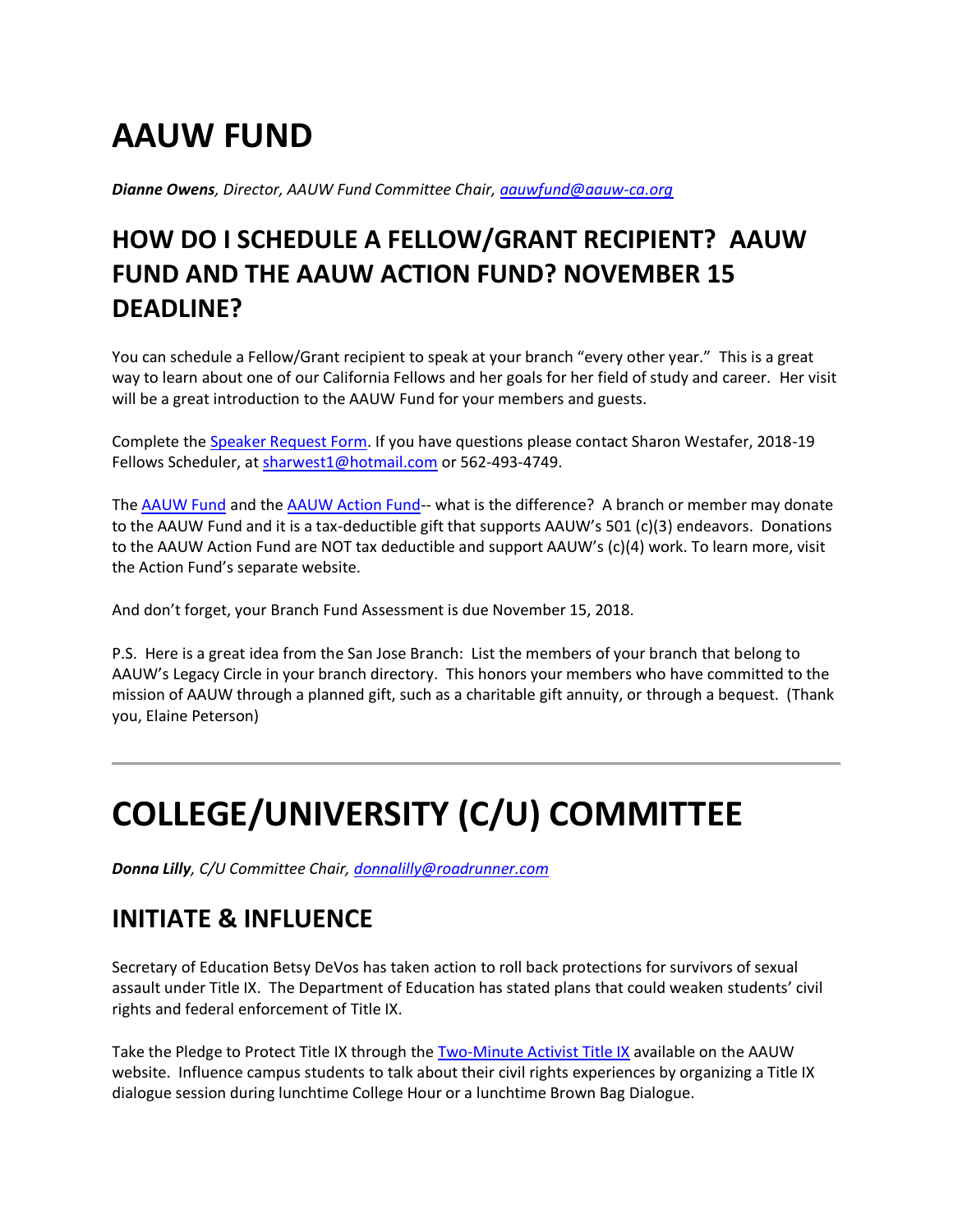Initiate a call to the AAUW representatives on your local campus to remind them that the application deadlines are:

- November 1st for American Fellowships
- November 15 for Career Development Grants
- December 1st for Research Publication Grant in Engineering, Medicine, and Science
- December 1st for Selected Professions Fellowships

Influence women's lives through these distinguished AAUW Fellowships and Grants.

[Applications](https://bor.aauw-ca.org/sendy/l/892WZcugyyn7Dp4I7u2fztNQ/oHdjxVgddn3rFKkERR763J5g/4OOdQwo3E0XRhgtowY5CWA) are available online on the AAUW website.

Did you miss our AAUW CEO's quotes in the *[New York Times](https://bor.aauw-ca.org/sendy/l/892WZcugyyn7Dp4I7u2fztNQ/tSyVOu6LYO4A8vEZa2ZoBw/4OOdQwo3E0XRhgtowY5CWA)* article? Check out Kimberly Churches thoughts on the influence of Start Smart workshops.

## **FINANCIAL LITERACY**

*Bakula Maniar, Financial Literacy Committee Chair, [financialliteracy@aauw-ca.org](mailto:financialliteracy@aauw-ca.org)*

New data released from the U.S. Census Bureau reveals that the gender pay gap remains stubbornly stuck – on average, women working full-time, year-round still take home just 80 percent of men's wages. Unless we change the course, women will not achieve pay equity until the year 2106.

Even in California, where a woman takes home, on average, 89% percent of an equally qualified man's salary, we still need to do more. Just as we did in 2008 with **Start Smart** (designed to teach how to negotiate salaries for a new job), the Financial Literacy Committee is working with AAUW to bring the [Work Smart Program](https://bor.aauw-ca.org/sendy/l/892WZcugyyn7Dp4I7u2fztNQ/iORMrl4Dl892dyGrKuOUc5sg/4OOdQwo3E0XRhgtowY5CWA) (designed to help negotiate for a new job, raise, or promotion) to California to train women to negotiate their salaries. Work Smart is a large-scale grassroots initiative to teach 15,000 women by 2022. AAUW Work Smart has joined forces with LUNA Bar, with additional support provided by Mooneen Lecce Giving Circle, to provide salary negotiation workshops across the country. AAUW also works with many city governments to offer AAUW Work Smart in their communities.

The Financial Literacy Committee is also working hard to redesign its web page to make it more userfriendly and easily presentable. Our committee members, Lynn Janeway from the San Luis Obispo branch and Mary Morrison from the Palo Alto Branch, are working diligently. We are hoping to get the work done in the next month or so and then we plan to take it to the field.

# **GOVERNANCE**

**Jane Niemeier for** *Sue Cochran, Governance Committee Chair, [governance@aauw-ca.org](mailto:governance@aauw-ca.org)*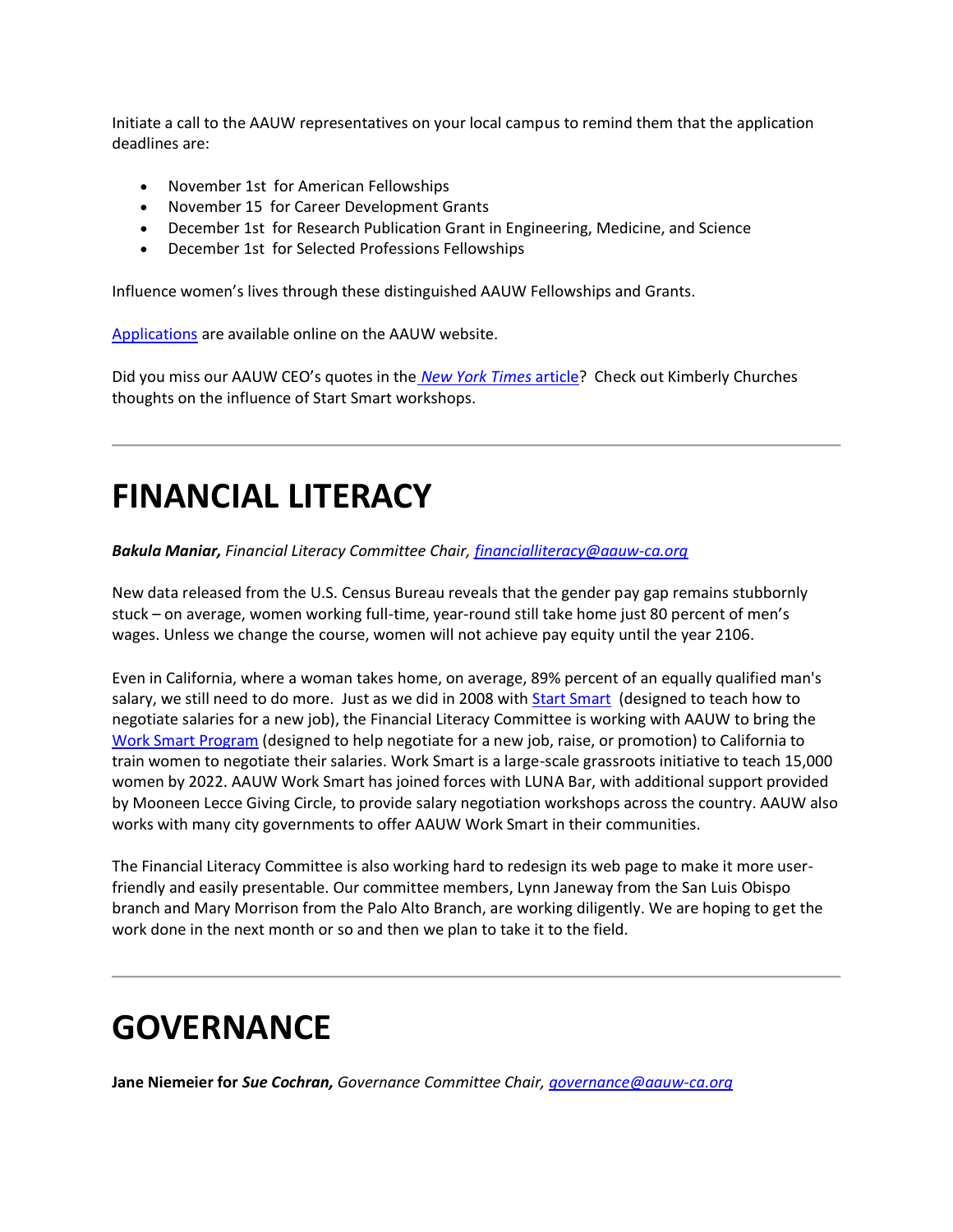### **NEWS FLASH!**

There was a hearing held on September 25th on the matter of AAUW of California converting from a Mutual Benefit Corporation to a Public Benefit Corporation. This conversion was approved, and it will be final after the lawyer files some papers for us.

Stay tuned for more information. Let's all celebrate our persistence! Nevertheless, we persisted!

## **LEADERSHIP DEVELOPMENT**

*Sharyn Siebert, Director[, leaderdev@aauw-ca.org](mailto:leaderdev@aauw-ca.org)*

## **HAVE YOU FOUND ANY SPROUTS IN YOUR GARDEN, POTENTIAL NEW LEADERS IN THE MAKING?**

Years ago, when I joined AAUW, I was asked an innocuous question: Would I be willing to help with……..?" How could I say NO to a small personal request made in a friendly tone? Maybe you just need to ask your members the same question.

Do you engage new members, as well as current ones, by asking another simple question: What made you join our branch?" Perhaps that could be a way to start a conversation so they will feel more involved than just paying their dues.

Personal engagement is the way to go!

## **MEMBERSHIP**

*Deanna Arthur, Director and Charmen Goehring, Director, Membership Committee Co-Chairs, [membership@aauw-ca.org](mailto:membership@aauw-ca.org)*

## **GHOULS, GOBLINS, GHOSTS AND WITCHES- ALL ARE WELCOME IN AAUW!**

This is a great month to get the AAUW word out to our diverse communities! Is your branch participating in a voter registration drive or ballot forum? How about a Meet and Greet with Candidates? Make sure you have AAUW brochures available and give a quick talk about who we are, what our mission is and what we do for the community. Remember, the only requirement for membership is a 2 or 4-year degree or equivalent! (Keep in mind that, although we would really love to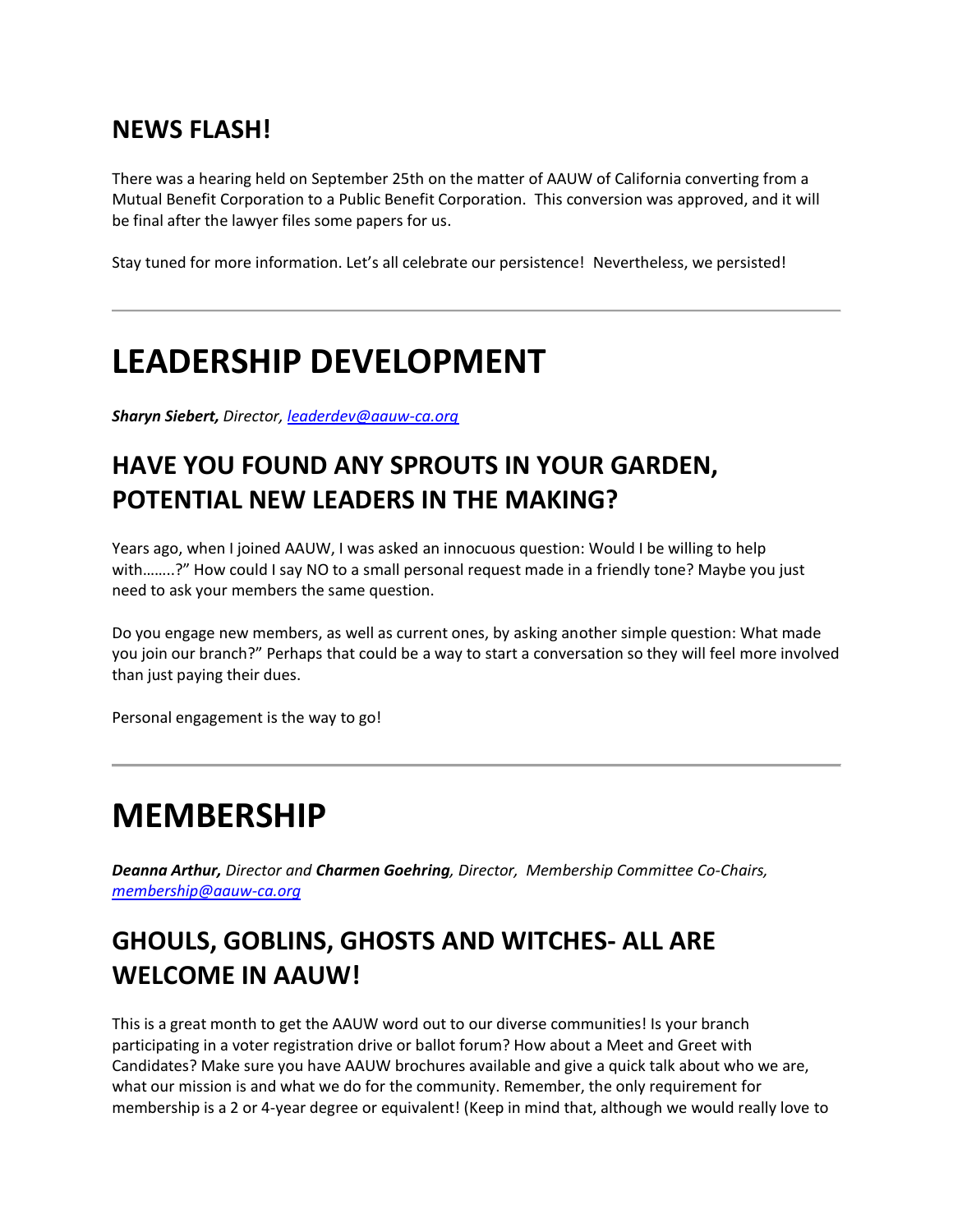include EVERYONE who supports our mission, our bylaws aren't there yet. Going against the bylaws could put your branch in jeopardy with your affiliate agreement and the IRS.)

Don't forget about the option of turning any branch meeting open to the public into [a Shape the Future](https://bor.aauw-ca.org/sendy/l/892WZcugyyn7Dp4I7u2fztNQ/XPrA763MDrrHA5JO9D290sXQ/4OOdQwo3E0XRhgtowY5CWA) event where prospective members can save 50% off national dues if they join at the event. This is a great way to grow your membership!

We are here to help you! Please call on us with questions, for support and encouragement or to share branch successes (we really love these!). We are ready to assist with branch recruitment, retention and any other membership issues you have!

## **NOMINATIONS & ELECTIONS**

*Susan Negrete, Nominations & Elections Chair[, nominating@aauw-ca.org](mailto:nominating@aauw-ca.org)*

### **GET ON BOARD THE MISSION TRAIN!**

The AAUW California 2019 election train is chugging along!

AAUW California's branches and IBC leaders will be receiving calls from the 2019 Nominations & Elections Committee to discuss the talented leaders in your branch.

Your role is critical in mentoring, encouraging and identifying members who are ready for the next step up – serving California's state organization by running for a board position. Branch and IBC leaders are critical to the grassroots work being accomplished in our communities – and also critical is their participation to ensure that skilled and talented leaders are encouraged to move into state positions.

*Please make the commitment now* to identify the talented members you'd like to see run in our 2019 Elections.

When you get the call from the Nominations & Elections Committee, have a list of nominees on hand! The Committee will contact the nominees and encourage them with the campaign information and procedures.

The 2019 open board positions are:

- President-Elect
- Chief Financial Officer (CFO)
- 2 Directors (at large)

Candidate Nomination Forms are due December 1, 2018.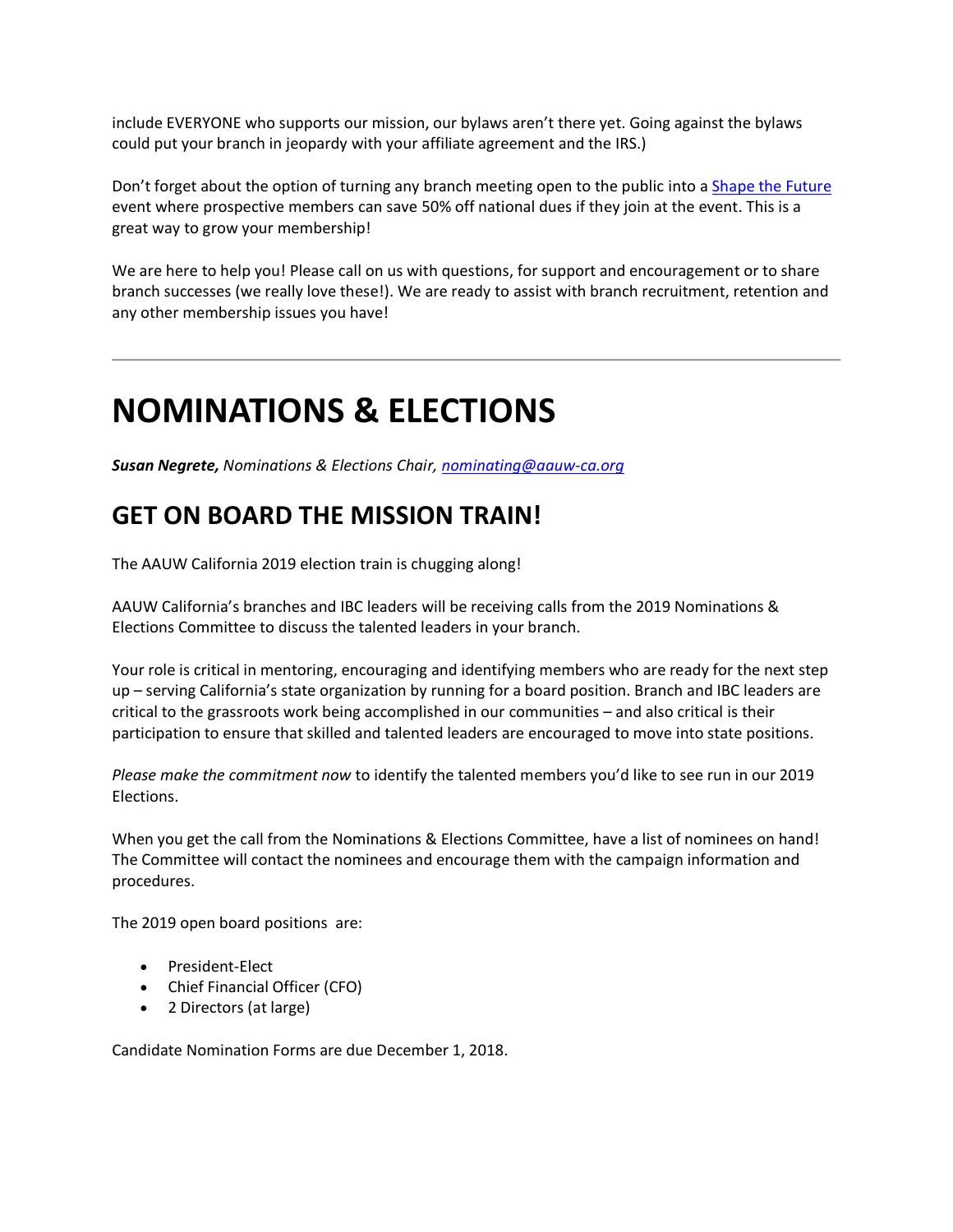Need more info? Go to aauw-ca.org and searc[h Nominations & Elections](https://bor.aauw-ca.org/sendy/l/892WZcugyyn7Dp4I7u2fztNQ/1apULCVSeDom08xjbgUo9w/4OOdQwo3E0XRhgtowY5CWA) or contact Nomination & Election Chair.

Strong leaders are needed to support our state organization's goals and efforts.

**Get on Board the Mission Train** – make sure talented members are encouraged to run for office and don't forget – *that member could be YOU!*

## **PROGRAM**

*Kathleen Harper, Director, Program Committee Chair, [program@aauw-ca.org](mailto:program@aauw-ca.org)*

### **THIS MONTH'S PROGRAM SPOTLIGHT**

**Is On….**

### **LOMPOC-VANDENBERG**

**\*Blast Off! Women led InSIGHT Launch Team Ignites AAUW Tech Trek Girls**

Most of our branches were busy in September hosting their Tech Trek campers, but Lompoc-Vandenberg put a truly unique twist on advocating for girls in STEM by inviting members from Vandenberg Air Force Base (VAFB) to their Tech Trek meeting.

They report that members of the women-led InSIGHT Launch team from VAFB inspired members and Tech Trek campers, both present and past. The InSIGHt Launch team was responsible for the spectacularly successful early morning launch on May 5, 2018, of NASA's Mission to Mars.

Led by Lt Col Meredith Beg, the InSIGHT Team gave an overview of the mission of VAFB and the intricacies of a launch. She and her team then shared perspectives and personal stories on their journeys, including challenges which were overcome, that led them to their leadership positions in science, technology, and engineering. The team offered their guidance and advice for the next step in the girls' journeys.

Congratulations to Lompoc-Vandenberg for demonstrating how our programs can be enriched by utilizing resources within our communities. \*Credit to the LV branch for this clever newsletter headline

## **PUBLIC POLICY**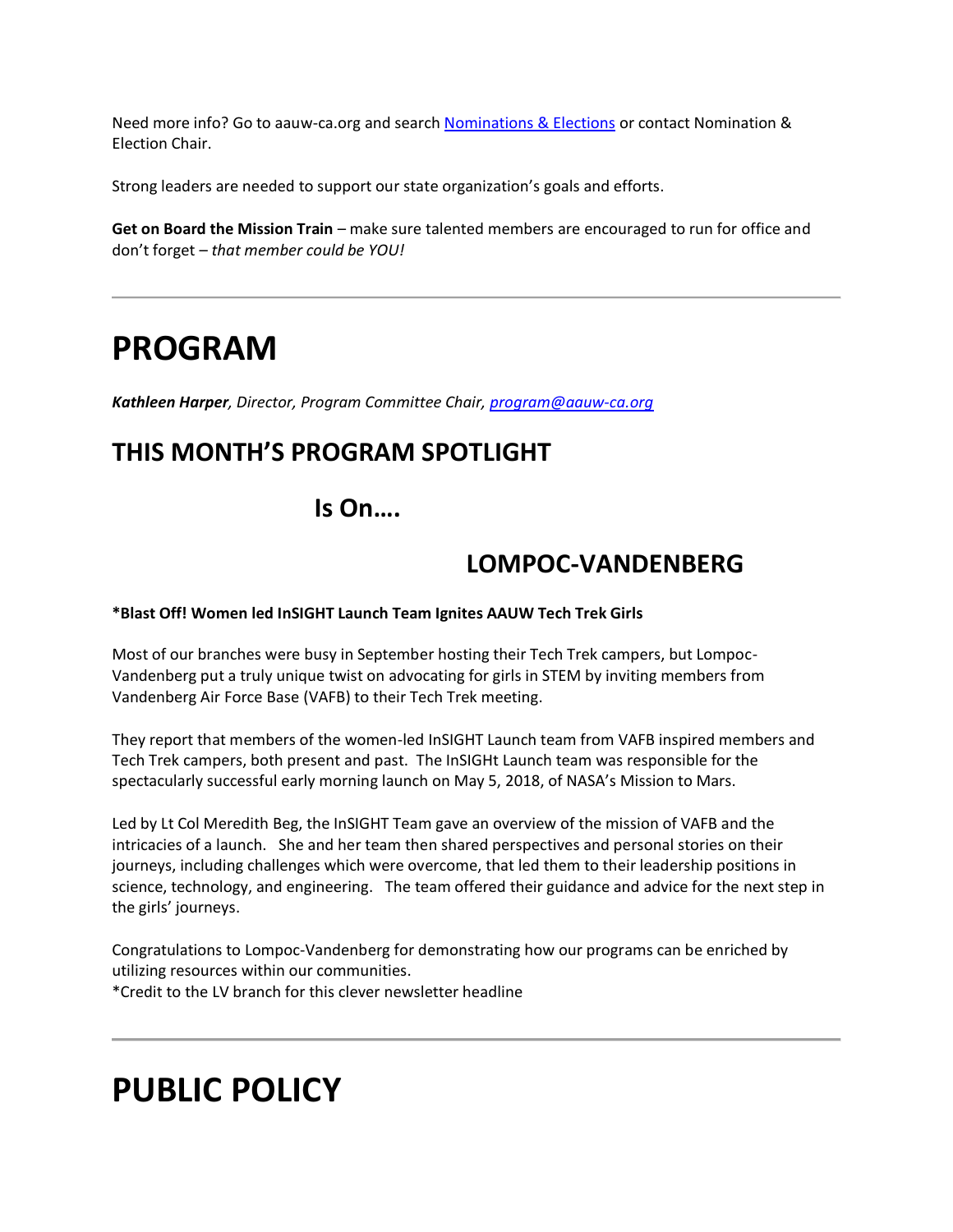*Nancy Mahr, Director, Public Policy Committee Chair, [publicpolicy@aauw-ca.org](mailto:PublicPolicy@aauw-ca.org)*

#### **THIS MONTH IS ALL ABOUT THE ELECTION….**



ACTION LUNG November 6 will be here before we know it. Help boost voter participation this November by taking election action.

Here are some ideas for branch action. You don't have to do them all – choose the ones that fit your branch. Or create others.

#### VOTER REGISTRATION

- October 22 is the deadline to register
- Remind your members
- Have a voter registration table at a public spot

#### VOTER EDUCATION

- Hold an educational meeting on a local or state issue
- Organize a candidate forum a good chance to collaborate with a local organization, like LWV
- Have a discussion of the state and local ballot measures for your members or the public

#### GOTV - [GET OUT THE VOTE](https://bor.aauw-ca.org/sendy/l/892WZcugyyn7Dp4I7u2fztNQ/hW3o0ptb0pXs2p1gcKughA/4OOdQwo3E0XRhgtowY5CWA)

- Every member phones two (or more?) friends to remind them to vote
- Remind members and others to send in their mail-in ballots if they vote by mail postmarked by election day
- Write a letter to the editor of your local paper urging people to vote
- Post a GOTV notice at the local library
- Offer to drive voters to the polls

I'd like to hear about your election activities. Take a minute and write me an email on your branch action for November 6.

Don't forget to let your local newspaper know about your work.

The [AAUW Action Fund It's My Vote: I Will Be Heard](https://bor.aauw-ca.org/sendy/l/892WZcugyyn7Dp4I7u2fztNQ/MM7y6uQ3cAd2HcxlSv9WYA/4OOdQwo3E0XRhgtowY5CWA) campaign harnesses the power of AAUW members to register and turn out millennial women voters nationwide.